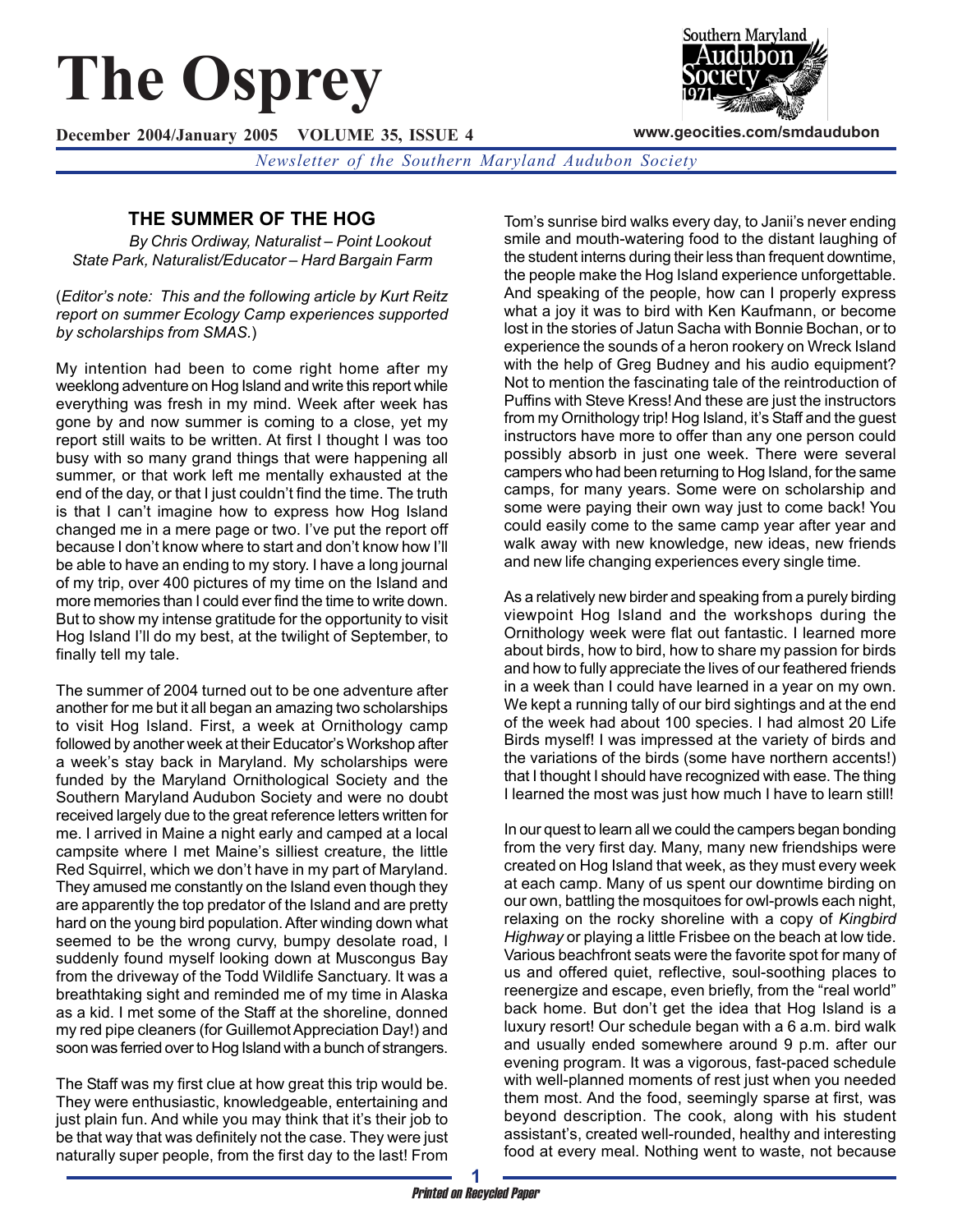there wasn't enough to go around, but because it was too good to leave anything on your plate!

The most important thing about my time at Hog Island, and most difficult to express, were the friendships created. I had the great fortune to meet some like minded people who also call Maryland home and have enjoyed their company, online and in person, in the months following our trip. Adam Smith has clued me in on job opportunities at his park and Melissa Boyle thought enough of me to ask me to help with a youth camping expedition when she was short on staff (an adventure worthy of it's own tale someday!). Wende Pearson, who hitched a ride back to Maryland with me and kept me awake on the road, had enough nice things to say about me to help me get a part-time job at the youth oriented environmental education farm where she works. I've become a better birder, a better educator and a better person because of my time on Hog Island. Colleagues who had been to Hog Island told me that it would be an incredible experience, that it would change me and that I would have the time of my life. As I near the end of my two pages I can think of only one good way to end, with a quote from my journal upon my return:

*Sunday: I'm home at last. Or more correctly, I'm back to the place I live. The term "home" may never be the same now that I've been to Hog Island*.

## **HOG ISLAND**

#### *By Kurt Reitz, Elms Environmental Education Center*

The summertime coast of Maine is a place of stark, dramatic and ever-changing beauty. Gone are the marshes, gentle slopes and muddy bottoms of the Chesapeake, in its place are steep narrow fjords with rocky shorelines plunging into deep clear water. Marine life abounds at the waters edge, in tide pools, under the deep underwater rocky overhangs, on the surface and in the sky. Trees cling perilously to the rocks close to shore but quickly gain a more secure foothold further inland, creating a dense and dark forest of spruce and fir. Further inland, homesteaders of a hundred years past have cleared the land to farm or to harvest lumber. On higher ground meadows of native blueberry have been kept and harvested by American Indians and settlers for generations. From the high ground one can look out over the water, over the small harbors tucked into the shore's nooks, over the fields of red, purple, orange and blue lobster buoys to glimpse the offshore islands, clusters of land dotting the water, scattered like fallen leaves in a farm pond.

From high above the shore where I stood at the Audubon Center, l could see much of Muscongus Bay with our Island resting close offshore, bathed in haphazard light filtering through the trees, fighting to penetrate the early morning mist. Today was "Guillemot Appreciation Day," and the first day of the Field Ornithology Workshop at Maine Audubon's Hog Island camp. (www.maineaudubon.org/) As we waited for others to arrive we watched the ever-present Black Guillemots with their crimson feet flashing as they flew short distances, scouring the shoreline for gunnels, their favorite fish. Overhead the Ospreys and Bald Eagles were having the same old struggle we see so often over the shores of the Chesapeake. (In this instance the osprey came out ahead.) We all sat there looking over the water, watching the lobster boats work their way back to the harbor at Breman, wondering what the week had in store.

The Field Ornithology workshop consisted of daily outings, great meals, and an evening presentation. Our guides included Ken Kaufmann (who apparently showers with a pair of binoculars), Tom Leckey, Bonnie Bochan, and Greg Budney. All were very knowledgeable and contributed greatly to the week's events.

We visited many islands looking for Long-tailed Duck, Common Eider, Surf Scoter and mergansers. It was interesting to see many of our common winter waterfowl in their summer breeding habitat. On the way to the more distant islands (rocks really) we spotted Northern Gannet, Wilson's Storm Petrel, Razorbill, and terns of every description. For most, the highlight of the island trips was a visit to Eastern Egg Island – a quarter acre rock outcropping about one-half mile off of Monhegan Island. Here Steven Kress and Maine Audubon have struggled for decades to return the Atlantic Puffin to its traditional nesting grounds. In the process they pioneered techniques to both attract puffins and encourage them to nest. True to its name, Eastern Egg Island was crowded with puffin and tern nests, a chaotic scene of territorial disputes and defense against the ever-opportunistic and always hungry Herring Gull. (For more information about Steven Kress and Maine Audubon's Puffin Project visit www.projectpuffin.org/.) Today there are active puffin colonies on 4 out of the six traditional breeding islands in Muscongus bay. Notable among the island tours was a visit to a heronry, crowded and noisy with white washed understory and the remains of young birds, hanging from tree limbs or fallen from the tenuously built nests above.

The inshore excursions included visits to tall grass meadows and bogs where we saw American Bitterns, Savannah Sparrows and one quick flying, just passing Merlin. In the blueberry fields we spent considerable time searching for the Vesper Sparrow and the Upland Sandpiper. On the mainland and Hog Island the primary interest was the many neo-tropical migrants that nest in the northern US and Canada, notably wood warblers. Around the Chesapeake we see many of the same species passing through on their way to and from the rainforests of South America, only present here for a few weeks during the year. Some species we never see as they follow the Appalachian Mountains, avoiding the coastal plains of Maryland. If you are interested in warblers Maine is the place to be, for here they are settled in, raising young. We found Blackburnian, Black-throated Blue, Black-throated Green, Pine, Northern Parula, and other warblers.

Warblers were the focus of at least one memorable evening presentation led by Bonnie Bochan, who has compiled the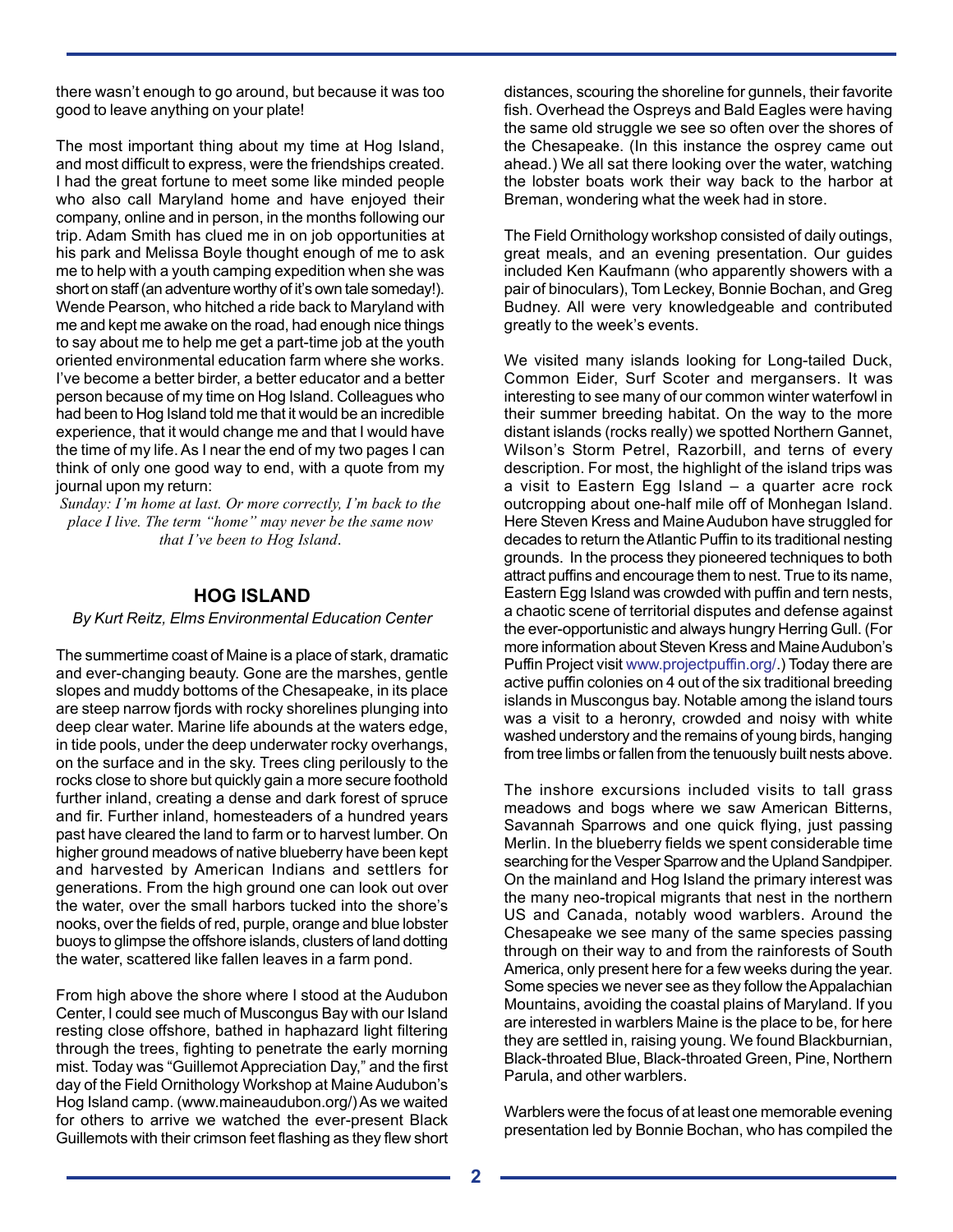only field guide to bird life in Equador from her many years of research. Her passion and concern for the declining numbers of these small long-distance flyers transferred to all the participants. Presentations by Ken Kaufmann (Nine Points to remember when looking for birds) and Steven Kress (Project Puffin) were well received. I was particularly impressed with the work of Greg Budney from the Cornell Lab of Ornithology (www.birds.cornell.edu/) who is actively compiling the lab's library (http://www.birds.cornell.edu/ MacaulayLibrary/) of bird song and calls. (Many of the bird sounds heard in film, TV and radio were collected by the Cornell Lab.) Using parabolic microphones we were exposed to a world where our eyes were irrelevant and sounds were paramount.

All told the week was a non-stop encounter with birds and people who love them (including a group of young birders from around the country who put the Field Ornithology participants to shame.) I feel privileged to have been able spend a week in such a beautiful place, surrounded by hope and life.

## **CHRISTMAS BIRD COUNTS, DEC 19-JAN 2**

#### **Port Tobacco, December 19** *by Gwen Brewer*

This year, the Port Tobacco Christmas Count will take place on Sunday December 19, 2004. Gwen Brewer is the new compiler this year, so please thank George Wilmot for his 20 years of service as the compiler. Please consider helping with the count as you have in the past or as a new participant! We need help both from birders covering sections of the circle and from feeder watchers. Even if you can only spend a few hours, your data from a feeder in the count circle or from a section of the count circle can really help us to better document the birds in our area. The area covered by this count is found in a 15-mile diameter circle centered on Fourth Point on the Port Tobacco River. Myrtle Grove Wildlife Management Area and La Plata are in the northern section of the circle, which extends to Blossom Point, Popes Creek, and Mathias Point in Virginia to the south. On the west, the count circle includes the Ironsides and Nanjemoy areas, and to the east, Allens Fresh. Several miles of the Potomac River are included in the count, as well as Nanjemoy Creek and the Port Tobacco River. In 2003, 15 participants found over 16,000 individuals and 84 species of birds on the count. As many as 95 species have been found on this count. If you would like to help with the Port Tobacco Christmas Count or have any questions about it, please contact Gwen Brewer at glbrewer@comcast.net or 301-843-3524.

#### **Point Lookout, December 27** *by Bob Boxwell*

The Point Lookout Christmas Bird Count will be held Monday December 27, 2004. The count area includes St. George's Island, Point Lookout, Elms Property, St. Mary's City, and

St. Jerome's Neck. Counters needed. Please contact count coordinator Bob Boxwell at 410-414-3311 or 410-610-5124 (c) or by e-mail at bobboxwell@hotmail.com to participate or for more information.

> **Fort Belvoir, Maryland, January 2** *by Carol Ghebelian, Coordinator*

SMAS will once again census the Maryland Side of the Virginia Ft. Belvoir CBC on Sunday, Jan. 2. This area offers opportunity to find a variety of land birds and waterfowl throughout its woodlands, fields, Potomac River and estuaries, and developed communities. The potluck tally rally at the end of the day at our house in Indian Head has been a festive end to the holiday season. We can always use help so contact me at 301-753-6754 or ghebelian@msn.com.

### **Patuxent River, January 2** *by Doug Lister*

The Patuxent River CBC will be held on Sunday January 2nd. St Mary's county coordinators will be Doug Lister until 12/21/04, (W) 301-757-0003, (H) 301-994-2582. As the Listers will be out of town this year for the count, Bob Boxwell will handle any last minute coordinating for the count, 410-414- 3311 or 410-610-5124, email at bobboxwell@hotmail.com. Andy Brown will coordinate efforts on the Calvert County side - (W) 410-535-5327.

# **WELCOME, NEW MEMBERS!**

Helen Ansell, Suitland Theresa Barnard, Waldorf Sharon Boyer, Lusby Patricia Cashin, Chaptico Elaine Compton, Clinton Mark Crosby, Solomons Ann Dunn, Clinton Marianne Frankhauser, Sunderland Patricia B. Haynie, Chesapeake Beach Linda Jeffries, Waldorf Isabelle Kuhl, Bryans Road Tereze Marks, North Beach Lynford Rowland, Solomons Gary Scherer, Waldorf Louise Sexton, Waldorf Joseph Wilbourne, Bryans Road

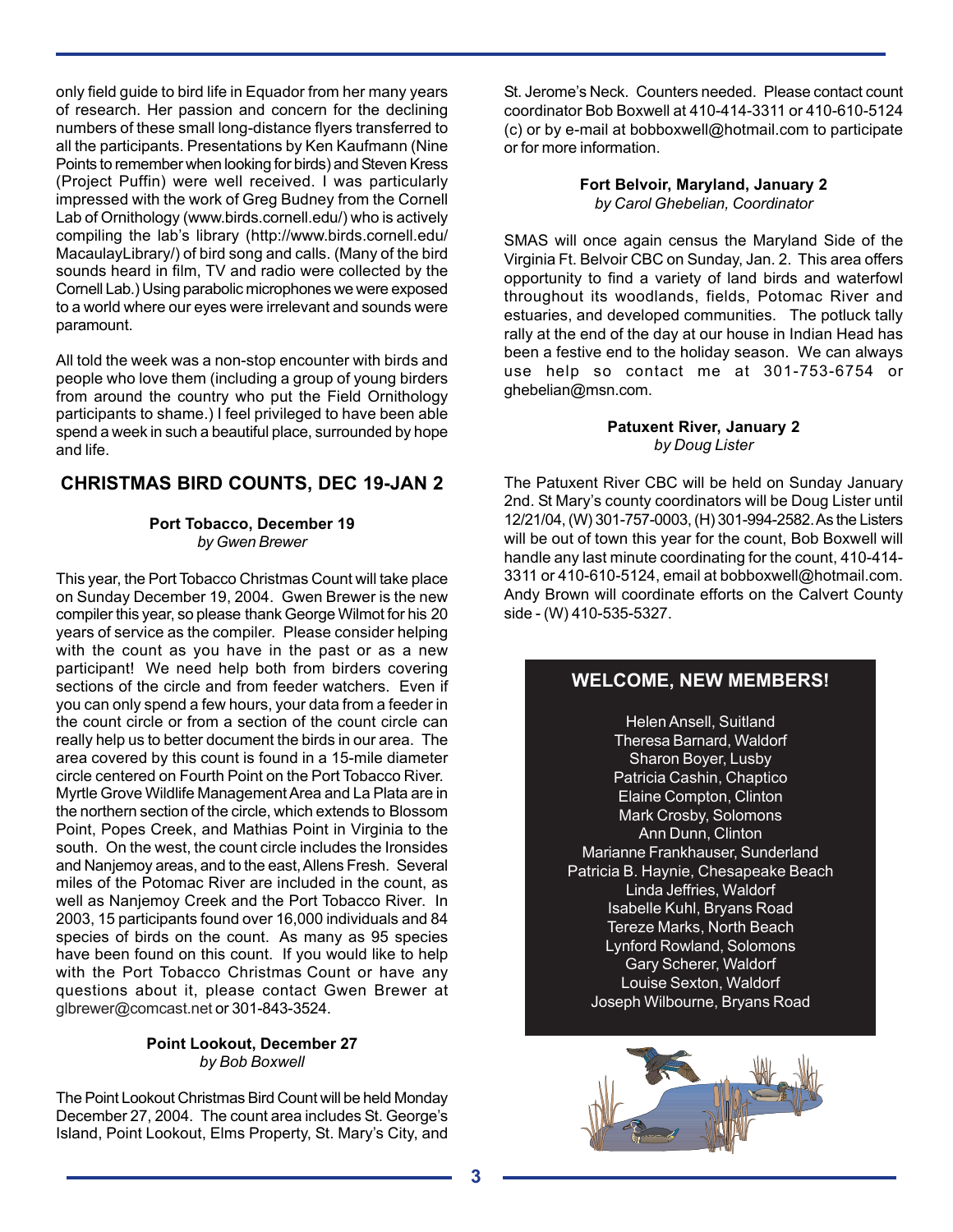## **APPLY NOW FOR AUDUBON CAMP SCHOLARSHIP**

Are you a naturalist or environmental educator working in Southern Maryland? If so, you are eligible to apply to Southern Maryland Audubon Society for a scholarship to attend a one-week Audubon camp on Hog Island, Maine.

2005 scholarships are offered for the following camps:

Field Ornithology, June 26 – July 2 Natural History of the Maine Coast, July 3 – 9 Educators Workshop, July 17 -23

Maine Audubon proudly describes the experience: "Something beyond the ordinary happens when campers cross the channel to the Audubon Camp at Hog Island."

For more information, visit the Maine Audubon website at www.maineaudubon.org .

If you wish to apply for a scholarship, you must send a letter asking for the scholarship and describing how you believe the experience will affect your knowledge and teaching. You also must send a letter of recommendation from your principal or supervisor.

DEADLINE FOR RECEIPT OF APPLICATIONS IS MARCH 15, 2005.

Application and recommendation letters should be sent to:

Millie Kriemelmeyer Education Chair Southern Maryland Audubon Society 16900 Mattawoman Lane Waldorf, MD 20601 Phone: 301-372-8766 Fax: 301-782-7615 Email: milliek@radix.net

# **HOLIDAY SALE AT THE BOOKSTORE**



Do you want to save yourself some time and money? Then plan to do some of your holiday shopping at the December SMAS meeting in Leonardtown. The Bookstore is planning an unprecedented pre-holiday sale this year. Almost everything in our inventory will be offered at 25% off our usual prices. (The only exception will be our shade-grown

coffee, which is already sold at a very low price.) So bring along your gift list. We have an assortment of books, pins, long and short-sleeved t-shirts and other items that are sure to please almost everyone.

## **FOSTER PARENTS NEEDED**

*The gift of an osprey adoption becomes part of a special fund for the support of osprey research and raptor conservation projects in Southern Maryland. The foster parent receives:*

- 1) A certificate of adoption of an osprey fledgling banded with a numbered U.S. Fish and Wildlife Service leg band. The certificate gives the location and date the osprey was banded.
- 2) Information on osprey ecology and migration patterns, a 5"x7" photo of a fledgling and information that Steve receives on the whereabouts or fate of the bird.
	- Interested? Here's how to become an Osprey parent. Send \$10.00, with the form, for each fledgling to be adopted to:

# **Southern Maryland Audubon Society P.O. Box 181 Bryans Road, Maryland 20616**

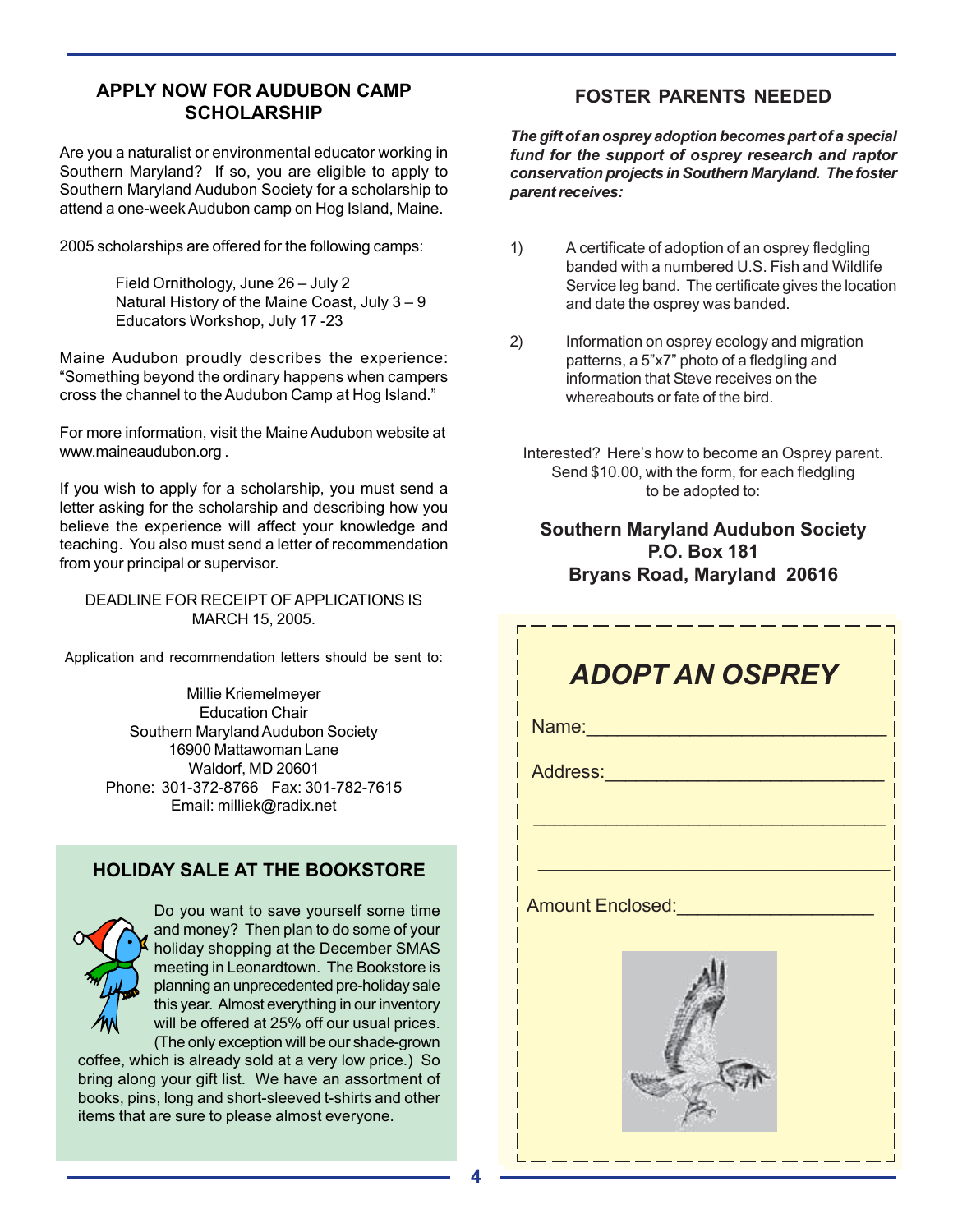# **CAMP SCHOLARSHIP FUNDRAISER: GIFT WRAPPING AT WILD BIRD CENTER**

The Wild Bird Center again will be gift wrapping central during December. Lee and Dee Duer generously have offered their store and supplies for our holiday fundraiser. If we keep the wrapping table manned, we should raise funds for at least one scholarship for a naturalist or environmental educator to attend Audubon camp on Hog Island, Maine.

Gift wrapping hours will follow the store hours: Dec. 15 –23 (10 AM – 9 PM) Dec. 24 (10 AM – 5 PM)

Your help is needed. Neither experience nor expertise is required – just a willing heart. If you can spare some time during this busy season, please sign up or show up.

Contact me to volunteer: Millie Kriemelmeyer, 301-372-8766, milliek@radix.net.



## **December 2004/January 2005 Events** continued from page 6

From Rt. 301 South, before Waldorf, turn left onto Rt. 5 South and go 2.7 mi. to Poplar Hill Road. Turn left onto Poplar Hill Rd. and continue 1.3 mi. to Gardiner Rd. Turn right onto Gardiner and go 1.3 mi. to the Izaak Walton League property. From Rt. 301 North in Waldorf, turn right onto Rt. 5 Business/Leonardtown Road, go 2 mi. and turn left onto Mattawoman Beantown Road. Go 0.3 mi. and turn right onto Poplar Hill Rd. Follow directions above from there.

#### **January, Board of Directors Meeting**

Location and Date to be determined. Ask your county representative or any officer or director for the date and location if you wish to attend.

#### **February 2**—Wednesday—7:30 p.m. **Monthly Meeting**

Calvert Library, Prince Frederick, Calvert County Bald Eagles of Maryland, by Glenn Therres, Maryland Department of Natural Resources. Glen Therres, Associate Director of the Wildlife and Heritage Service and Director of the Maryland Natural Heritage Program, has monitored the success of Maryland's breeding Bald Eagles for a number of years, using aerial surveys and other methods. He will update us on the status of this bird in Southern Maryland, and statewide. This is an encouraging comeback story!

#### ○○○○○○○○○○○○○○○○○○○○○○○○○○○○○○○○○○○○○○○○○○○○○ ○○○○○○○○○○○○○○○○○○○○○○○ **NEW OR RENEWAL MEMBERSHIP APPLICATION**

- $\Box$  Please enroll me as a member of the Audubon Family and the Southern Maryland Audubon Society. I will receive the chapter newsletter, *The Osprey*, and all my dues will support environmental efforts in Southern Maryland.
- Please enroll me as a member of the National Audubon Society and the local chapter, the Southern Maryland Audubon Society, at the Introductory Offer.I will receive the *Audubon* magazine, the chapter newsletter, *The Osprey*, and support National and local environmental causes. A fraction of my dues will be returned to the local chapter**.**
- Please **renew** my membership in the National Audubon Society and the local chapter, the Southern Maryland Audubon Society. A fraction of my dues will be returned to the local chapter.

| Name    |              |  |  |
|---------|--------------|--|--|
| Address |              |  |  |
|         | <b>State</b> |  |  |

**Mail to: Southern Maryland Audubon Society Attn: Membership P.O.Box 181 Bryans Road, MD 20616**

| <b>Chapter-Only Dues</b> (new/renewal)   |  |
|------------------------------------------|--|
| Make check payable to                    |  |
| <b>Southern Maryland Audubon Society</b> |  |

| $\Box$ Individual/Family                                                                                                                                                                                                                                                                                                                                                                                                                                                        | $_{2}$ lyr \$20 $_{2}$ yr \$38 $_{3}$ yr \$56 |  |
|---------------------------------------------------------------------------------------------------------------------------------------------------------------------------------------------------------------------------------------------------------------------------------------------------------------------------------------------------------------------------------------------------------------------------------------------------------------------------------|-----------------------------------------------|--|
| $\overline{\phantom{a}}$ $\overline{\phantom{a}}$ $\overline{\phantom{a}}$ $\overline{\phantom{a}}$ $\overline{\phantom{a}}$ $\overline{\phantom{a}}$ $\overline{\phantom{a}}$ $\overline{\phantom{a}}$ $\overline{\phantom{a}}$ $\overline{\phantom{a}}$ $\overline{\phantom{a}}$ $\overline{\phantom{a}}$ $\overline{\phantom{a}}$ $\overline{\phantom{a}}$ $\overline{\phantom{a}}$ $\overline{\phantom{a}}$ $\overline{\phantom{a}}$ $\overline{\phantom{a}}$ $\overline{\$ |                                               |  |

Senior/Student 1yr \$15 2yr \$28 3yr \$42

Optional Donation \$\_\_\_\_\_\_\_\_\_

#### **National Dues, Make check payable to National Audubon Society**

|   | $\Box$ Introductory Offer - 1 year | \$20 |
|---|------------------------------------|------|
|   | $\Box$ Introductory Offer – 2 year | \$30 |
|   | $\Box$ Senior/Student              | \$15 |
| ⊔ | Renewal Rate                       | \$35 |